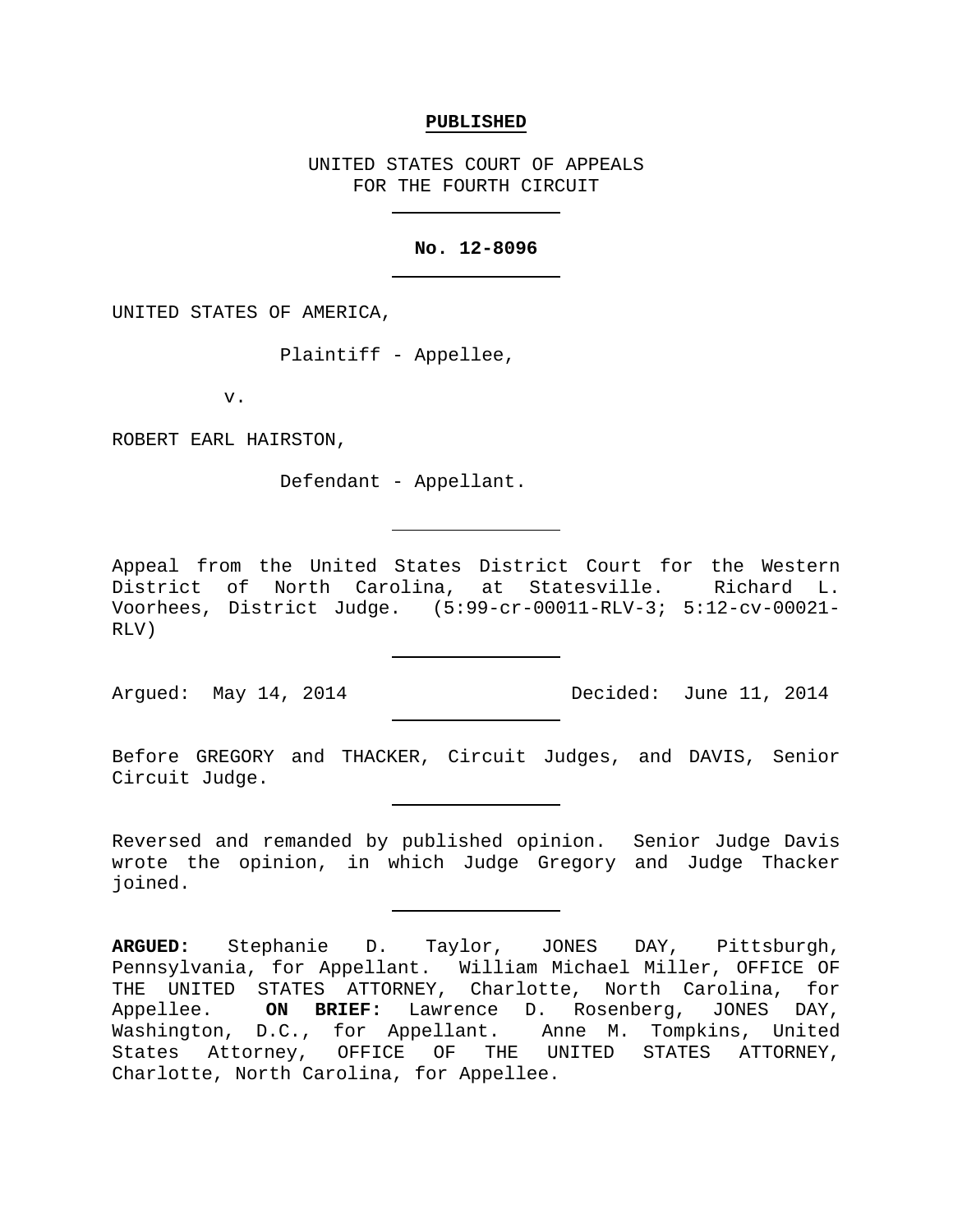DAVIS, Senior Circuit Judge:

Appellant Robert Earl Hairston pled guilty to conspiracy to possess with intent to distribute narcotics in 2003. He was sentenced to 324 months based on a Sentencing Guidelines range of 324-405 months, taking into account his category IV criminal history. In 2012, after a state court vacated one of his convictions which contributed to his criminal history category, Hairston filed a motion pursuant to 28 U.S.C. § 2255, not his first one, arguing that the vacatur lowered his criminal history to category III resulting in a lower Guidelines range. The district court dismissed the claim under 28 U.S.C. §§ 2244(b)(3)(a) and 2255(h), holding that Hairston did not meet the requirements of a permissible second or successive motion to vacate. We hold that Hairston's motion is not successive; accordingly, we reverse and remand.

I

On February 21, 2003, Hairston pled guilty to conspiracy to possess with intent to distribute cocaine, cocaine base, and marijuana. In the presentence report (PSR), the Probation Officer recommended an adjusted offense level of 38, accounting for Hairston's leadership role and acceptance of responsibility. The Probation Officer found a criminal history category of IV based on five criminal history points and an adjustment for committing certain offenses while on probation. One of the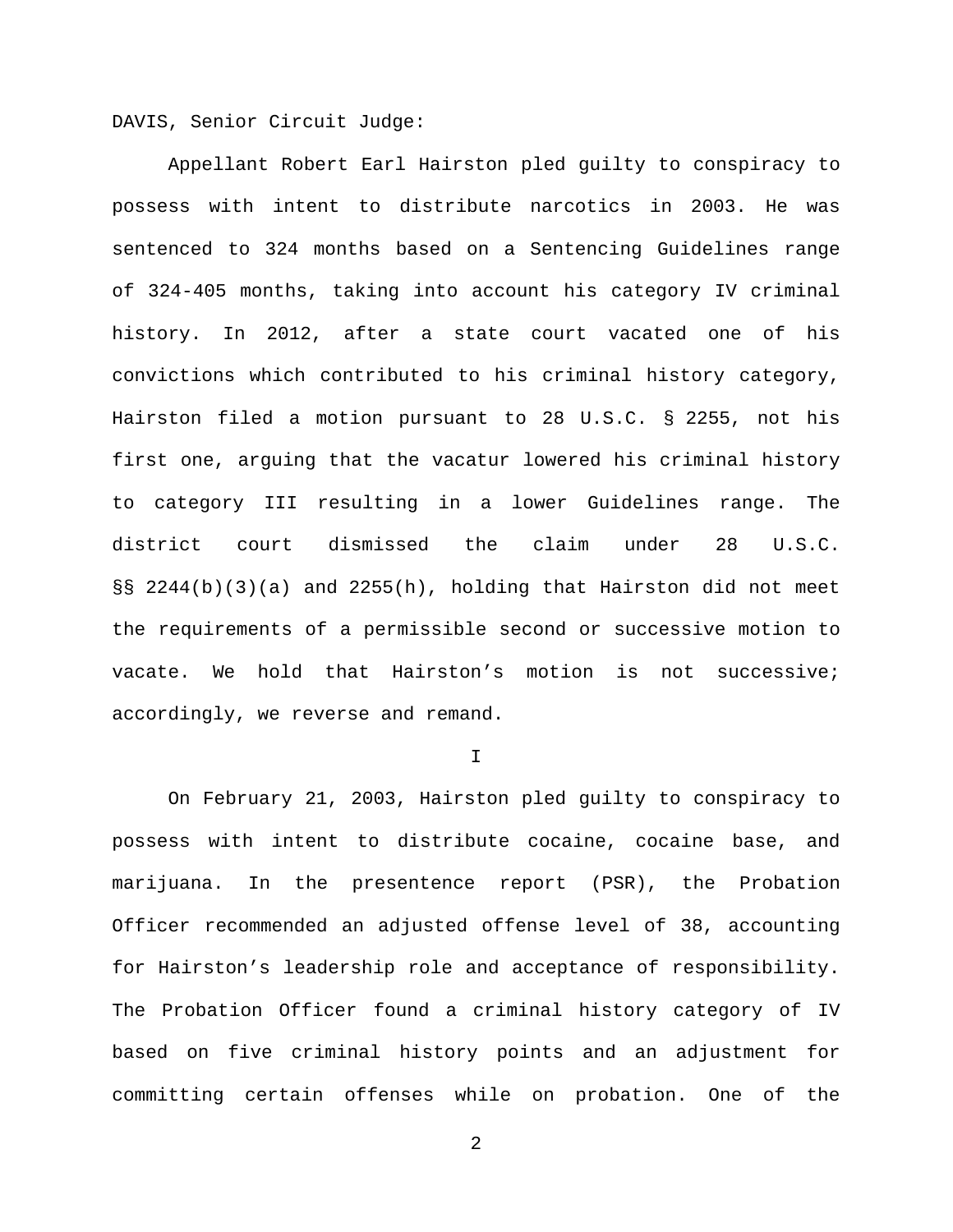convictions detailed in Hairston's history was from November 30, 1991, when Hairston was convicted of the offense of "No Operator's License" in Newton, North Carolina, and sentenced to six months suspended imprisonment and three years probation. The Probation Officer recommended a final Guidelines range of 324- 405 months.

Hairston objected to the PSR's inclusion of the criminal history point on the basis of the North Carolina No Operator's License conviction, denying that he was in North Carolina at the time specified. At the sentencing hearing, however, defense counsel essentially conceded that Hairston could not disprove the conviction as detailed in the PSR. The district court adopted the PSR's recommendations and pronounced a sentence of 324 months, which was subsequently reduced to 210 months. See infra n.2.

Within a year of his sentencing, Hairston filed a § 2255 motion to vacate his sentence, which the district court denied shortly thereafter.<sup>[1](#page-2-0)</sup> Also that year, Hairston filed a motion in North Carolina state court, seeking to vacate the No Operator's

<span id="page-2-0"></span> $1$  Hairston grounded his first § 2255 motion on alleged violations of his Fifth and Sixth Amendment rights, alleging that: the police had coercively obtained coconspirator statements; the prosecution had withheld exculpatory<br>information; and his trial counsel was constitutionally his trial counsel was constitutionally ineffective.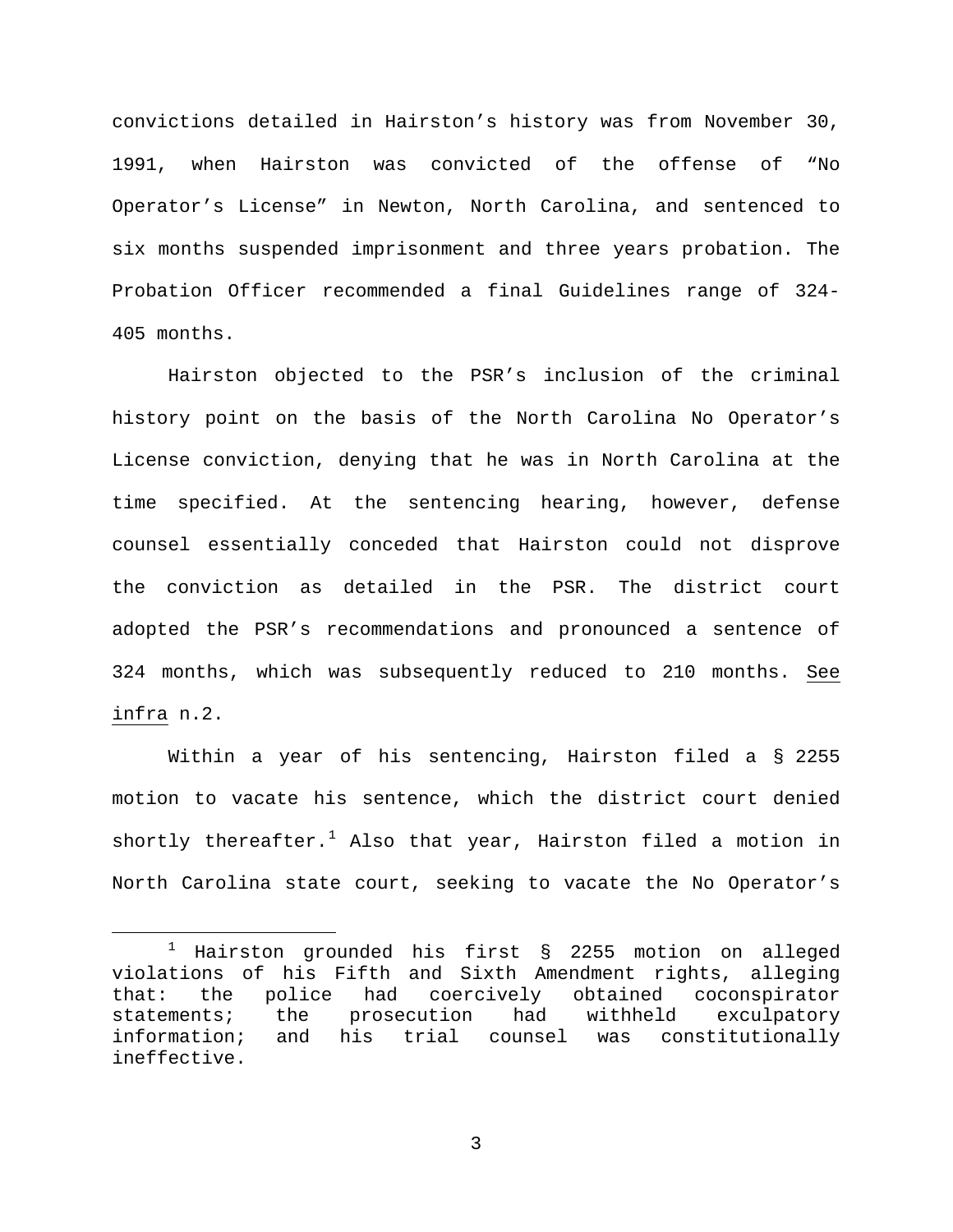License conviction. Though initially unsuccessful, Hairston continued to file motions in state court seeking vacatur. Eight years later, Hairston's efforts met with success and on August 17, 2011, the state court vacated his No Operator's License conviction based on a finding that he was denied assistance of counsel.

Hairston then returned to federal court, filing his current § 2255 motion. He sought a resentencing; without the No Operator's License conviction, his criminal history would be lowered to category III resulting in a Guidelines range of 188- [2](#page-3-0)35 months. $^2$  On October 10, 2012, the district court dismissed Hairston's motion as an unauthorized second or successive motion pursuant to 28 U.S.C. § 2244(b)(3)(A).

Hairston timely moved for a Certificate of Appealability (COA) from this Court. On May 9, 2013, we granted the COA on the following issue: "whether Hairston's numerically second § 2255 motion is a 'second or successive' motion for purposes of 28 U.S.C. § 2255(h), where the basis for his claim did not arise

<span id="page-3-0"></span> $2$  Applying this requested change to his initial sentence would have reduced his Guidelines range to 292-365 months. In fact, as a result of two intervening retroactive amendments to<br>the Sentencing Guidelines for crack cocaine convictions, Guidelines for crack cocaine convictions, Hairston's base offense level is now 34 rather than 38, and the district court has previously reduced Hairston's sentence from 324 months to 210 months, within the now applicable Guidelines range.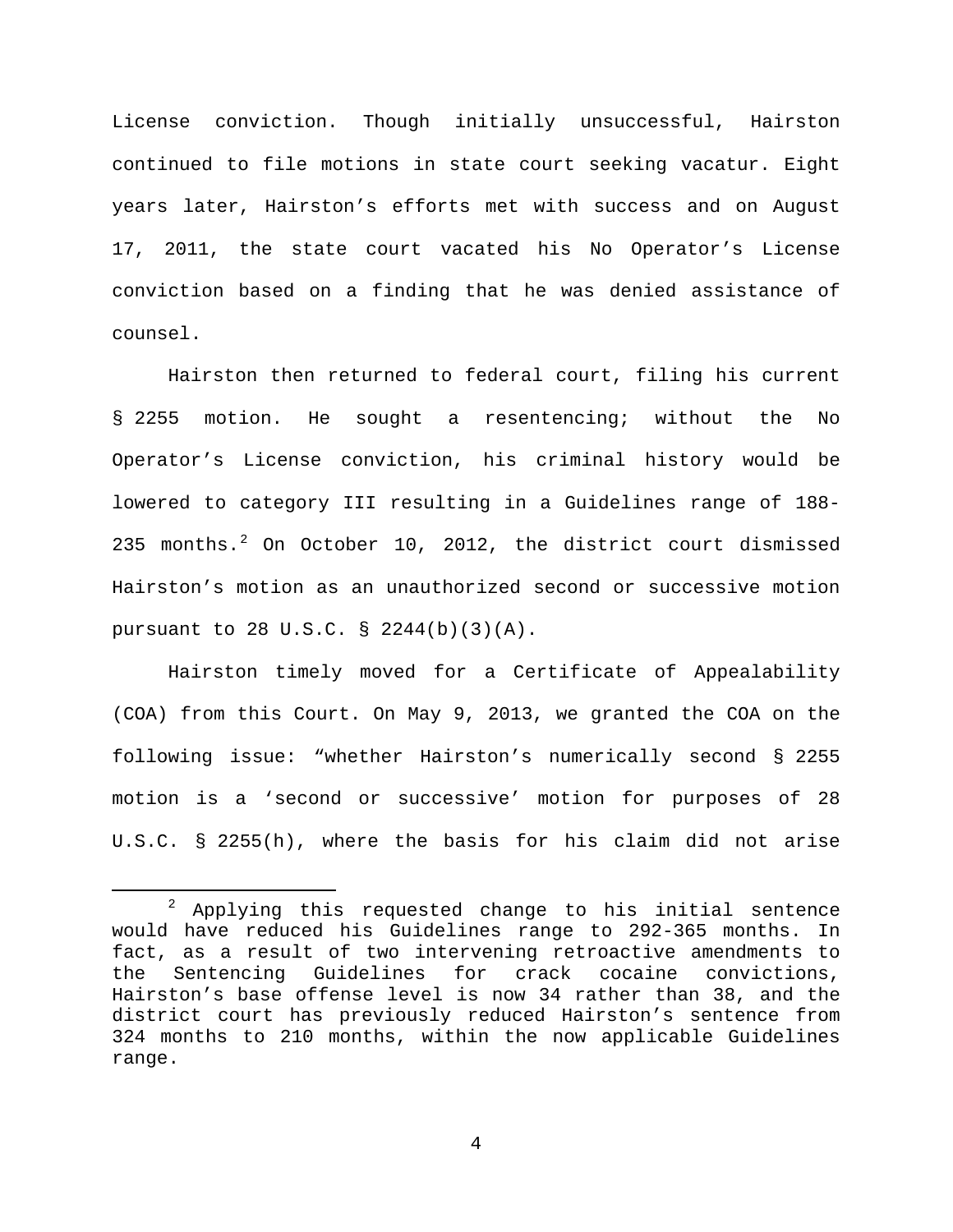until after the district court denied his first § 2255 motion." J.A. 147. Thereafter, we appointed counsel to represent Hairston and calendared the case for argument.

#### II

As a preliminary matter, the Government argues that in his plea agreement Hairston waived his right to seek relief under § 2255. But as Hairston points out, and we agree, the Government has waived this waiver argument. See United States v. Metzger, 3 F.3d 756, 757-58 (4th Cir. 1993).

It is long-settled that we "limit [our] review to the issues raised in the informal brief." Loc. R. App. P. 34(b). We have held that where a defendant has signed an appeal waiver, the Government can utilize one of three options: it can "(1) raise the appeal waiver issue . . . ; (2) assert that it is no longer bound by the plea agreement because the defendant's appeal amounts to a breach of that agreement; or  $(3)$  decline to rely on the appeal waiver and address the merits." United States v. Poindexter, 492 F.3d 263, 271 (4th Cir. 2007) (internal citations omitted). The Government chose the last option in this case by failing to raise the issue of waiver in its informal brief and instead addressing the merits; it is foreclosed from changing tactics now.

We discern no legitimate reason to decline to hold the Government to its forfeiture. After we granted a COA to consider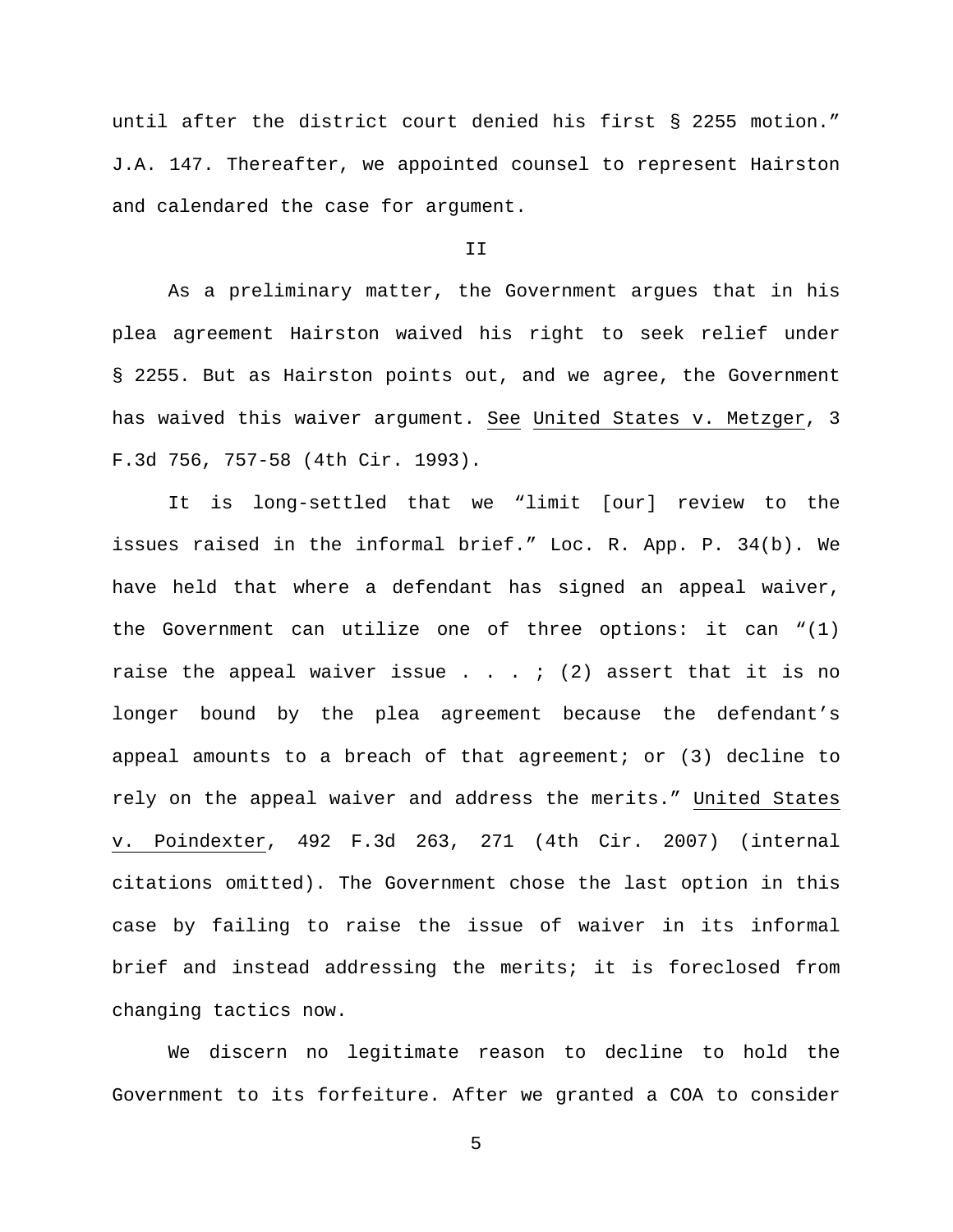the successive motion issue, we ordered the Government to file its informal brief. Thereafter, the Government sought, and we granted, an extension of time, nunc pro tunc, giving the Government an additional five weeks within which to file its informal brief. The Government chose not to invoke the plea agreement's waiver of appeal and post-conviction rights and instead argued only the merits of the issue on which we granted a COA. Indeed, the Government urged in its informal brief that we decide this case without oral argument. It would be a perverse non-application of Local Rule 34(b), therefore, for us to entertain the Government's forfeited argument under the circumstances of this case and we decline to do so. $^3$  $^3$ 

## III

Hairston argues that the district court erred in dismissing his § 2255 motion as a second or successive motion. We agree.

When considering the denial of a  $\S$  2255 motion to vacate, we review a district court's legal conclusions de novo. United

<span id="page-5-0"></span><sup>&</sup>lt;sup>3</sup> Albeit in an unpublished opinion, see Jafari v. Old Dominion Transit Mgmt. Co., 462 Fed. App'x 385, 389-90 (4th Cir. Jan. 27, 2012), we have enforced Rule 34(b) under circumstances substantially similar to those presented in this case. There, the pro se appellant had filed an informal brief that failed to make an argument as to one claim that had been dismissed by the district court. He subsequently retained counsel who filed a formal brief making the forfeited argument and we calendared the case for oral argument. We enforced Rule 34(b) in that instance just as we do here. Id. at 389-90.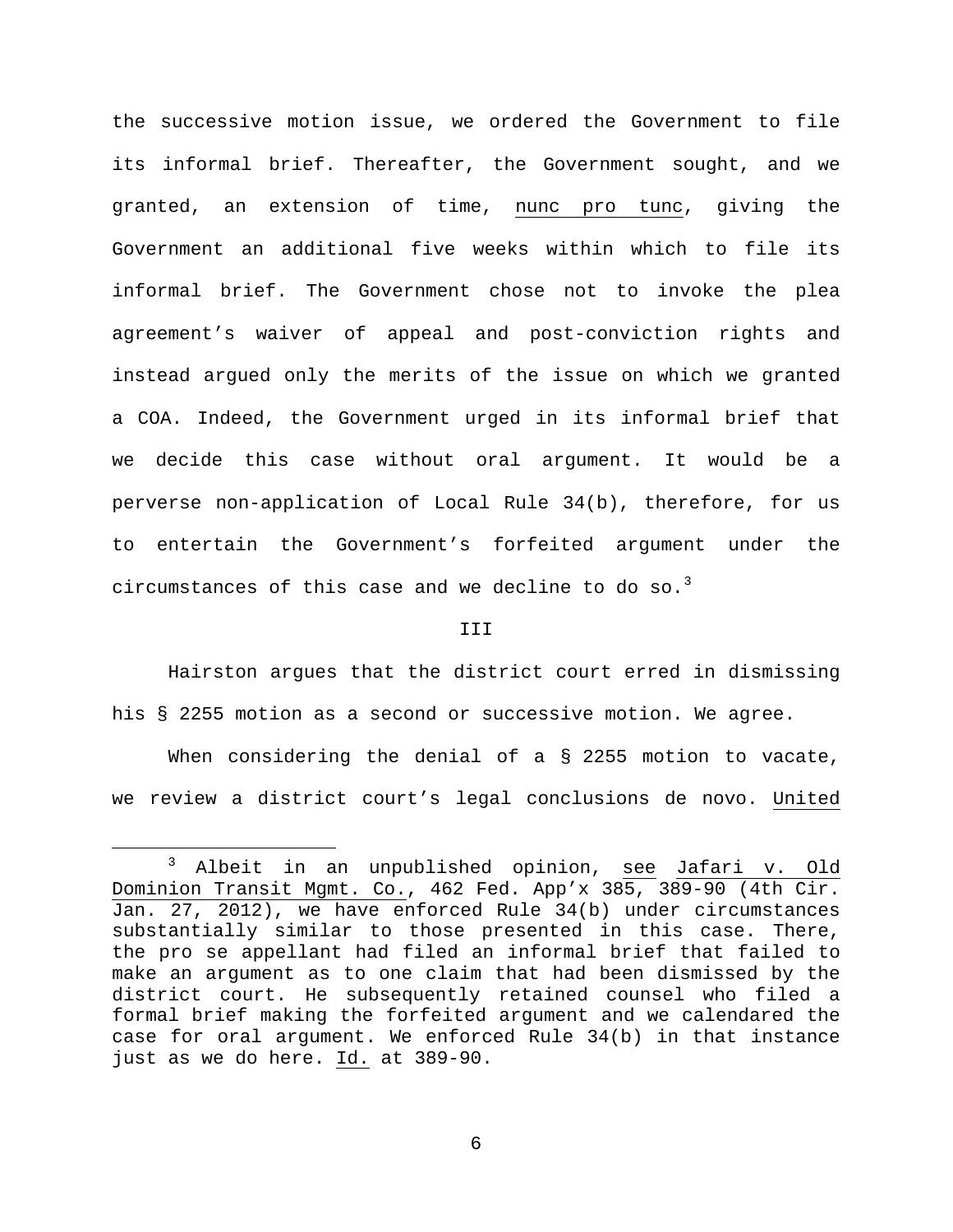States v. Nicholson, 475 F.3d 241, 248 (4th Cir. 2007). This Court's review is limited to those issues for which we have granted a Certificate of Appealability. Id. at 244; 28 U.S.C.  $$2253(c)(2)$ .

The Antiterrorism and Effective Death Penalty Act of 1996 mandates that if a defendant has already filed one motion for collateral relief to vacate, set aside, or correct a sentence, a

second or successive motion must be certified as provided in section 2244 by a panel of the appropriate court of appeals to contain--

(1) newly discovered evidence that, if proven and viewed in light of the evidence as a whole, would be sufficient to establish by clear and convincing evidence that no reasonable factfinder would have found the movant guilty of the offense; or

(2) a new rule of constitutional law, made retroactive to cases on collateral review by the Supreme Court, that was previously unavailable.

28 U.S.C. § 2255(h).

The district court held that because Hairston had failed to get the requisite certification from this Court, his motion must be denied. Hairston argues that his motion should not be considered within § 2255(h) at all, as it is not truly a "second or successive petition." Other circuits have considered the question of whether a motion is second or successive when the grounds for challenging the movant's sentence did not exist at the time he filed his first motion to vacate, specifically in the context of asking to reopen a federal sentence after the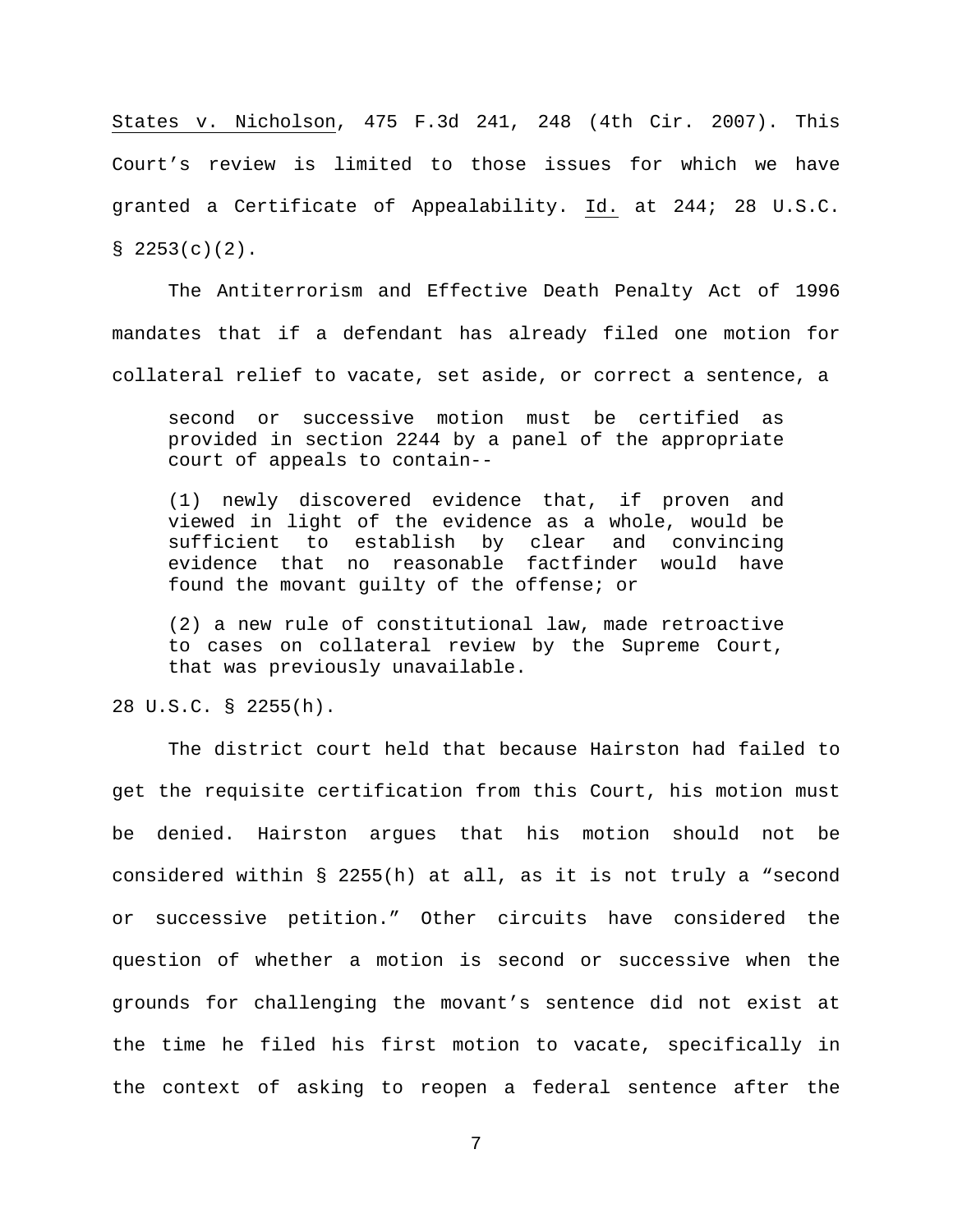vacatur of a state conviction. Both the Tenth and Eleventh Circuits have held that such motions are not second or successive. In re Weathersby, 717 F.3d 1108, 1111 (10th Cir. 2013); Stewart v. United States, 646 F.3d 856, 863-65 (11th Cir. 2011).

In Stewart, the movant filed a numerically second § 2255 motion requesting vacatur of his career offender enhancement after a Georgia state court vacated a predicate state conviction. Stewart, 646 F.3d at 858. The court there began with a discussion of Johnson v. United States, 544 U.S. 295, 302 (2005), which held that the vacatur of a state conviction constituted a new fact, restarting the one-year statute of limitations on § 2255 motions. The Stewart court then pointed to a decision from the Fifth Circuit, which held that "'[i]f . . . the purported defect did not arise, or the claim did not ripen, until after the conclusion of the previous petition, the later petition based on that defect may be nonsuccessive.'" 646 F.3d at 861 (quoting Leal Garcia v. Quarterman*,* 573 F.3d 214, 222 (5th Cir. 2009)). The Eleventh Circuit rejected the Government's argument that Stewart should have simply waited to file his first § 2255 motion as "untenable," stating that such an approach would "force petitioners like Stewart to choose between claims available immediately—such as claims alleging ineffective assistance of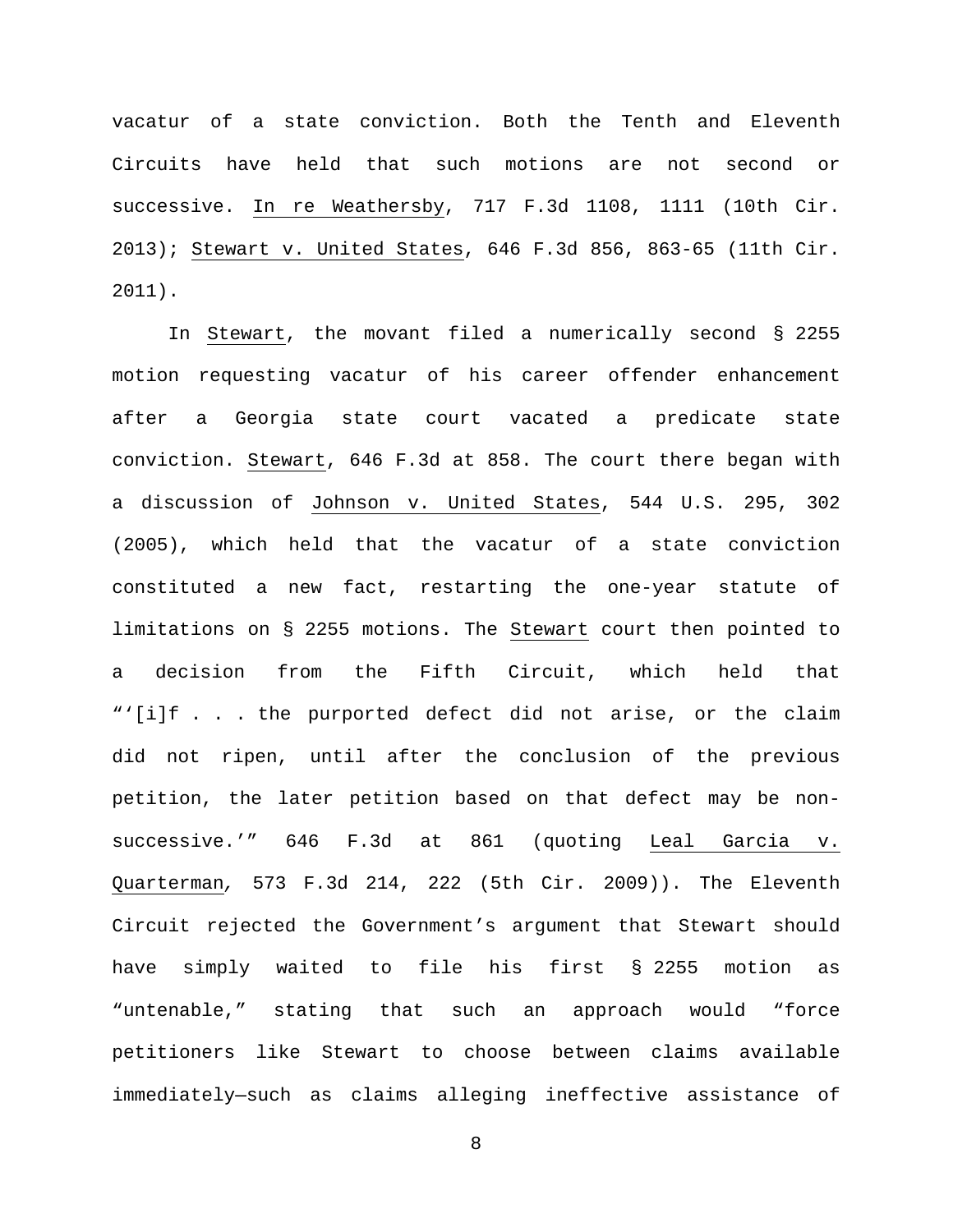counsel—and those available only later—such as Johnson claims." Id. at 864. Accordingly, the court held that "because attempting to raise his Johnson claim in his initial § 2255 petition would have been an empty formality, Stewart was permitted to raise it in a second, diligently pursued § 2255 motion." Id. at 865.

The Government urges us to reject Stewart and its cousin, Weathersby, instead pointing to Unthank v. Jett, 549 F.3d 534, 535 (7th Cir. 2008). There, the Seventh Circuit held that even though the vacatur of a state conviction constituted a "new fact" under Johnson, it was still insufficient under the requirements of § 2255(h) for considering a second or successive motion. Id. at 535. Unthank is inapposite, however; the court there did not even consider the baseline argument that Unthank's motion should not be considered second or successive. Indeed, subsequent case law indicates that the view of the Seventh Circuit is actually aligned with those of the Tenth and Eleventh circuits. See United States v. Obeid, 707 F.3d 898, 903 (7th Cir. 2013) ("Seeing no reason to part ways with our sister circuits, however, we join them in concluding that a petition or motion based on a claim that did not become ripe any earlier than until after the adjudication of the petitioner's first petition or motion is not 'second or successive' within the meaning of Sections 2244 and 2255(h).").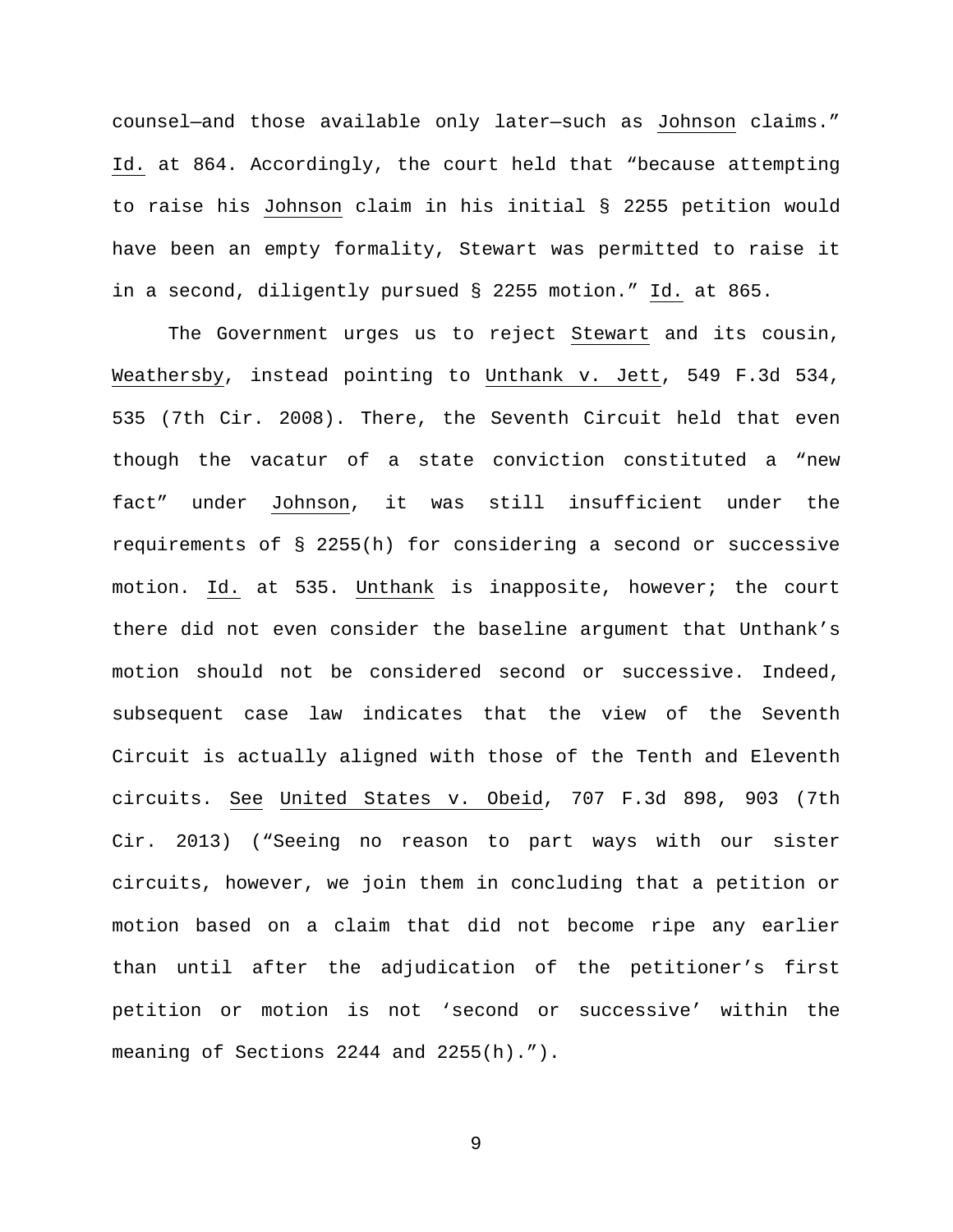In any event, we are persuaded by the reasoning of our colleagues in the Tenth and Eleventh Circuits. As we have previously recognized, "it is settled law that not every numerically second petition is a 'second or successive' petition within the meaning of the AEDPA." In re Williams, 444 F.3d 233, 235 (4th Cir. 2006) (§ 2254 case); see also Panetti v. Quarterman, 551 U.S. 930, 942-47 (2007) (holding that a numerically second § 2254 habeas petition is not governed by the strictures of § 2244(b)(2) on second or successive petitions where the claim was not ripe at the time of the initial petition). Indeed, we have allowed a numerically second § 2255 motion where the claim arose at a resentencing hearing afforded to a movant as a result of his first § 2255 motion. In re Taylor, 171 F.3d 185, 187-88 (4th Cir. 1999). There, we acknowledged that "a claim which did not arise until after a prior petition was filed" should not be "barred as 'second or successive.'" Id. at 187. The same principles apply here. $4$ 

<span id="page-9-0"></span><sup>&</sup>lt;sup>4</sup> See also United States v. Buenrostro, 638 F.3d 720, 725 (9th Cir. 2011) (allowing a numerically second § 2255 motion as "[p]risoners may file second-in-time petitions based on events that do not occur until a first petition is concluded"); In re Jones, 652 F.3d 603, 605 (6th Cir. 2010) (allowing a numerically second § 2244 motion as "Jones's ex post facto claim was unripe when his initial petition was filed-the events giving rise to the claim had not yet occurred").